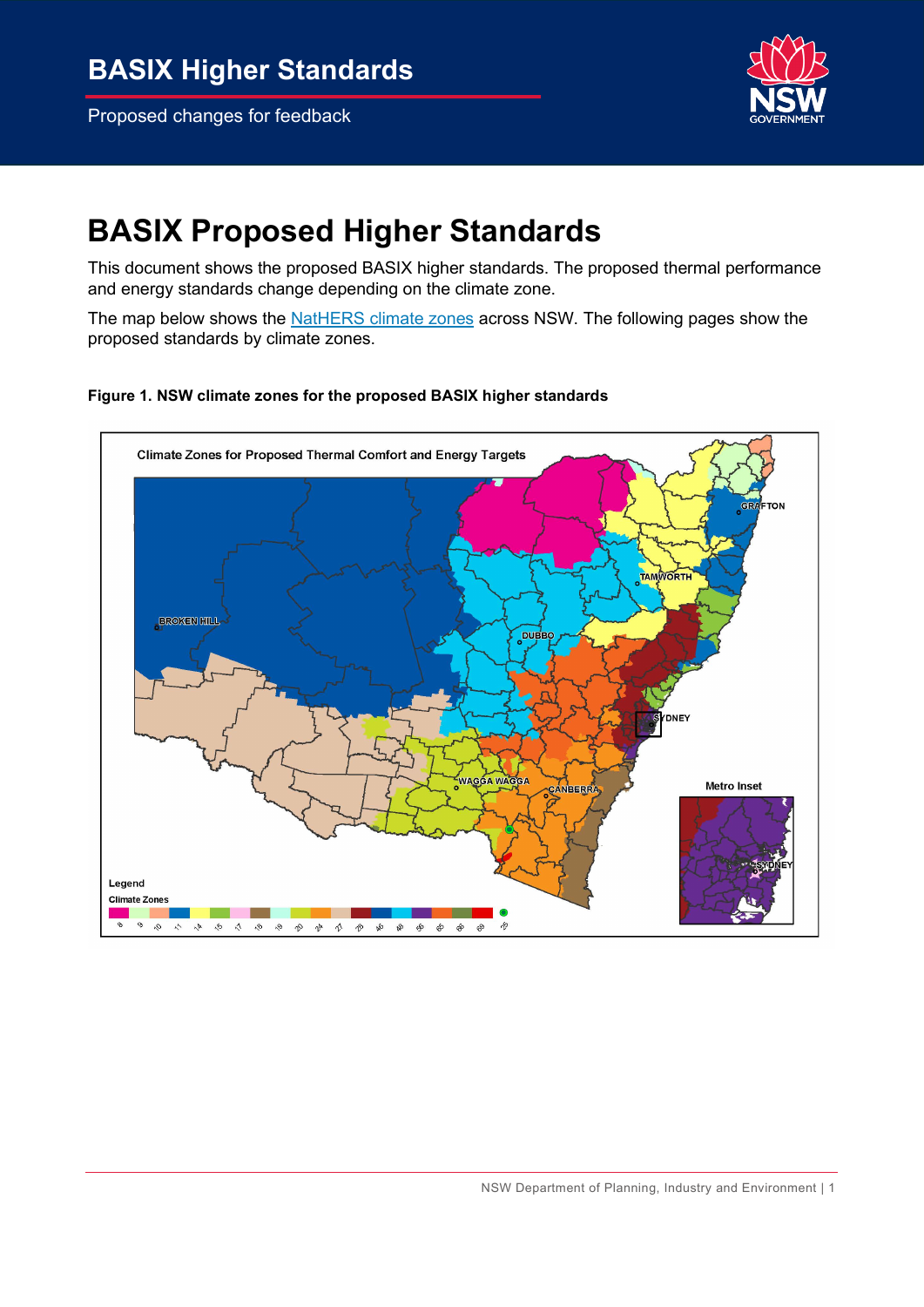Proposed changes for feedback



## Proposed maximum allowable thermal loads

### **Table A: Proposed maximum allowable loads for detached and semi-detached dwellings based on floor types**

| <b>NatHERS</b><br>climate |                              | Slab on ground |         | <b>Suspended Floor</b> |         |  |  |
|---------------------------|------------------------------|----------------|---------|------------------------|---------|--|--|
| zone                      | <b>Total</b>                 | <b>Heating</b> | Cooling | <b>Heating</b>         | Cooling |  |  |
|                           | (MJ/m <sup>2</sup> .annum)   |                |         |                        |         |  |  |
| 8                         | 75                           | 52             | 45      | 48                     | 53      |  |  |
| 9                         | $\qquad \qquad \blacksquare$ | 24.9           | 64.6    | 26.3                   | 67      |  |  |
| 10                        |                              | 20.4           | 47.1    | 23.8                   | 45.9    |  |  |
| 11                        |                              | 22.9           | 31.5    | 26.3                   | 30.2    |  |  |
| 14                        | 120                          | 115            | 10      | 110                    | 17      |  |  |
| 15                        | 51                           | 45.9           | 29.8    | 36.1                   | 32.9    |  |  |
| 17                        | 30                           | 15.5           | 17.5    | 25                     | 15.1    |  |  |
| 18                        | 61                           | 55             | 28.1    | 53.4                   | 32.5    |  |  |
| 20                        | 96                           | 90             | 32.6    | 85.1                   | 41.1    |  |  |
| 24                        | 122                          | 117            | 30      | 108                    | 35      |  |  |
| 25                        | 298                          | No Max         | No Max  | No Max                 | No Max  |  |  |
| 27                        | 79                           | 75.6           | 47.3    | 64.2                   | 52.8    |  |  |
| 28                        | 60                           | 54.9           | 37.5    | 53.6                   | 43.4    |  |  |
| 46                        | 75                           | 45.3           | 44.7    | 51                     | 47.9    |  |  |
| 48                        | 79                           | 70.9           | 20.8    | 67.1                   | 27.9    |  |  |
| 56                        | 30                           | 24.4           | 17.9    | 24.4                   | 18.9    |  |  |
| 65                        | 156                          | 150            | 15.7    | 149.8                  | 38.5    |  |  |
| 69                        | 277                          | No Max         | No Max  | No Max                 | No Max  |  |  |

Note:

For NatHERS climate zones 9, 10 and 11, there are no changes from the current thermal comfort requirements. Values of maximum allowable loads are revised to align with the updated NatHERS star band.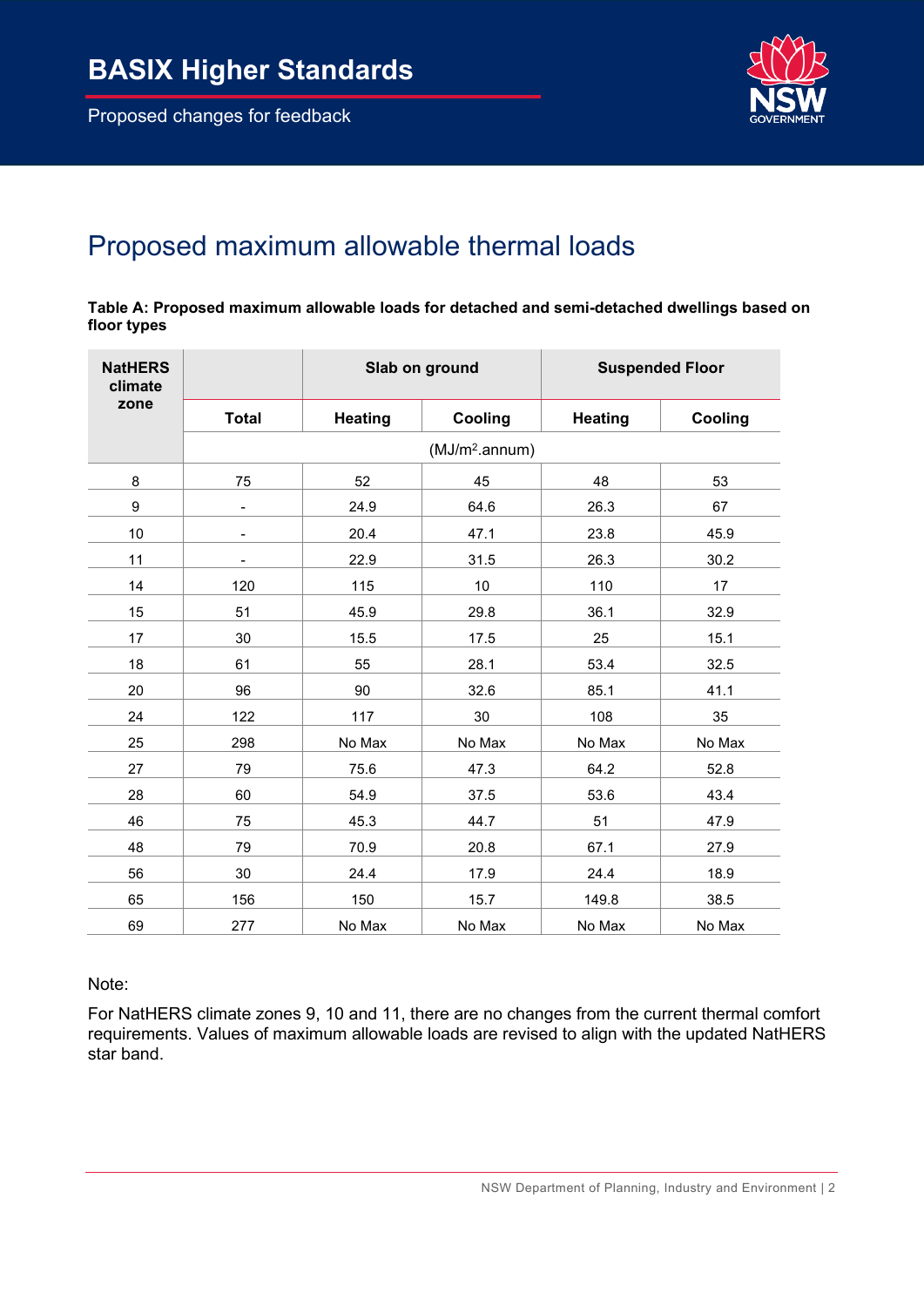

| <b>NatHERS</b><br>climate<br>zone | <b>Individual dwellings</b> |         |         | Average of all dwellings |                |         |  |
|-----------------------------------|-----------------------------|---------|---------|--------------------------|----------------|---------|--|
|                                   | <b>Total</b>                | Heating | Cooling | <b>Total</b>             | <b>Heating</b> | Cooling |  |
|                                   | (MJ/m <sup>2</sup> .annum)  |         |         |                          |                |         |  |
| 8                                 |                             | 47.8    | 74.9    |                          | 45.6           | 71.3    |  |
| $\boldsymbol{9}$                  |                             | 26.4    | 68.6    |                          | 24.9           | 64.6    |  |
| 10                                |                             | 21.4    | 49.4    |                          | 20.4           | 47.1    |  |
| 11                                |                             | 24.1    | 33.2    |                          | 22.9           | 31.5    |  |
| 14                                |                             | 189.2   | 37.4    |                          | 176.1          | 34.8    |  |
| 15                                |                             | 55.8    | 33      |                          | 53.3           | 31.6    |  |
| 17                                |                             | 24.8    | 27.9    |                          | 23.9           | 26.9    |  |
| 18                                |                             | 78.3    | 33.5    |                          | 73.5           | 31.5    |  |
| 20                                |                             | 133.5   | 52.1    |                          | 123.6          | 48.3    |  |
| 24                                |                             | 200.5   | 40.2    |                          | 185.7          | 37.2    |  |
| 25                                |                             | 503     | No Max  |                          | 475            | No Max  |  |
| 27                                |                             | 80.4    | 65.5    |                          | 74.9           | 61      |  |
| 28                                |                             | 61.7    | 62.2    |                          | 56.2           | 56.7    |  |
| 46                                |                             | 53.3    | 66      |                          | 51.4           | 63.5    |  |
| 48                                |                             | 94.1    | 48.4    |                          | 88.4           | 45.5    |  |
| 56                                |                             | 32.3    | 21      |                          | 30.9           | 20      |  |
| 65                                |                             | 254.4   | 24.2    |                          | 239.3          | 22.7    |  |
| 69                                |                             | 492.1   | No Max  |                          | 455            | No Max  |  |

## **Table B: Proposed maximum allowable loads for multi-unit developments (5 storeys or lower)**

Note:

For multi-unit developments (5 storeys or lower), there are no changes from the current thermal comfort requirements. Values of maximum allowable loads are revised to align with the updated NatHERS star band.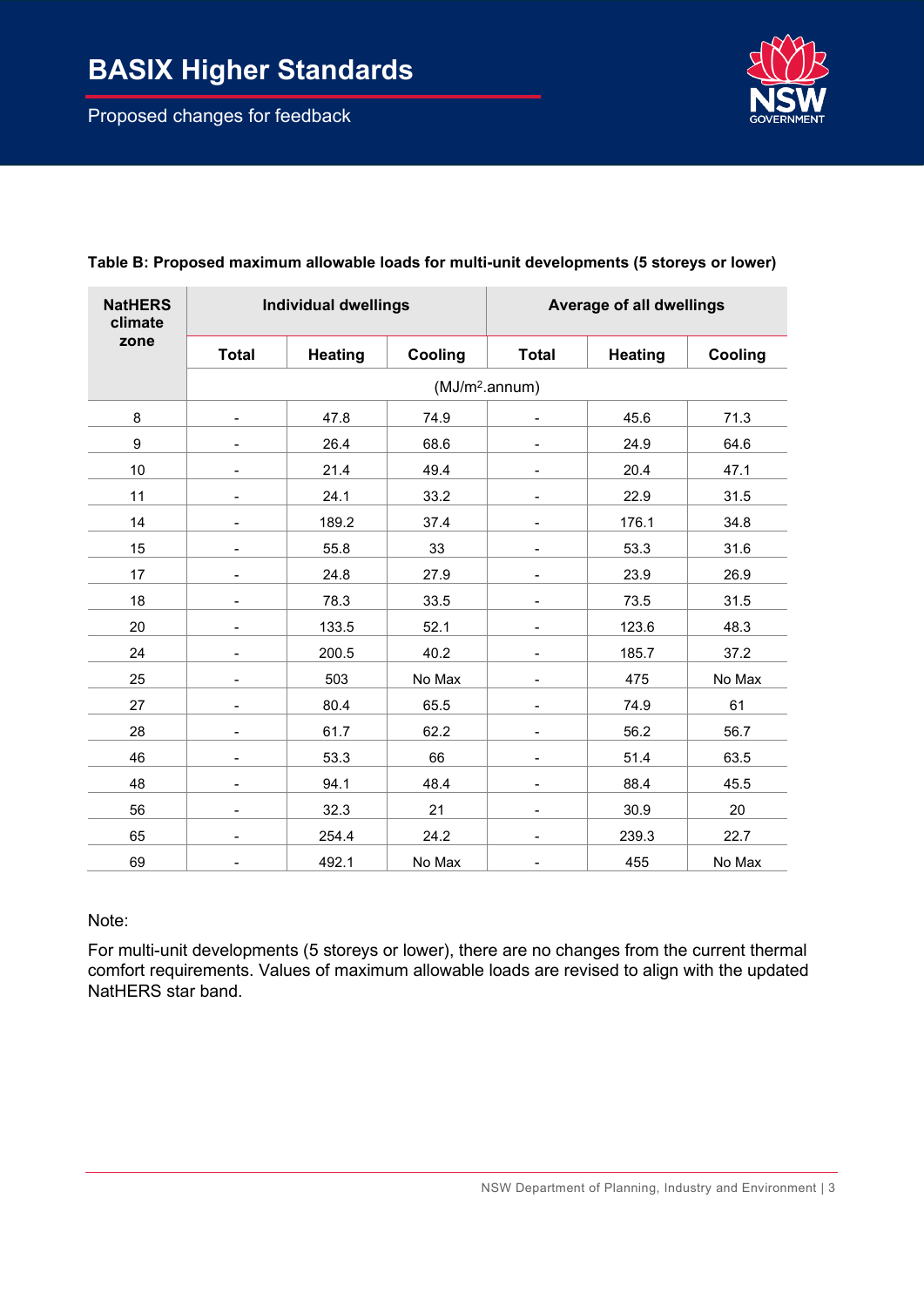

| <b>NatHERS</b><br>climate | <b>Individual dwellings</b> |                |         | Average of all dwellings |                |         |
|---------------------------|-----------------------------|----------------|---------|--------------------------|----------------|---------|
| zone                      | <b>Total</b>                | <b>Heating</b> | Cooling | <b>Total</b>             | <b>Heating</b> | Cooling |
|                           | (MJ/m <sup>2</sup> .annum)  |                |         |                          |                |         |
| 8                         | 95                          | 68.3           | 71.9    | 75                       | 51             | 50      |
| $\boldsymbol{9}$          |                             | 26.4           | 68.6    |                          | 24.9           | 64.6    |
| 10                        | -                           | 21.4           | 49.4    | $\blacksquare$           | 20.4           | 47.1    |
| 11                        |                             | 24.1           | 33.2    | -                        | 22.9           | 31.5    |
| 14                        | 158                         | 155            | 10.7    | 120                      | 118            | 6       |
| 15                        | 66                          | 53             | 33.8    | 51                       | 45.4           | 32.3    |
| 17                        | 39                          | 35             | 20.4    | 30                       | 28             | 17.6    |
| 18                        | 81                          | 65.5           | 34.4    | 61                       | 56.2           | 32.7    |
| 20                        | 127                         | 117.2          | 47.3    | 96                       | 90             | 40.9    |
| 24                        | 161                         | 157.2          | 31.9    | 122                      | 118            | 24      |
| 25                        | 366                         | No Max         | No Max  | 298                      | No Max         | No Max  |
| 27                        | 103                         | 81.3           | 54.4    | 79                       | 68             | 45.5    |
| 28                        | 79                          | 65.1           | 61.8    | 60                       | 59.6           | 45      |
| 46                        | 94                          | 65.1           | 61.8    | 75                       | 51             | 48.4    |
| 48                        | 104                         | 94.2           | 30.8    | 79                       | 75.9           | 25.2    |
| 56                        | 38                          | 32.5           | 19.8    | 30                       | 28.1           | 18.7    |
| 65                        | 200                         | 183.5          | 20.6    | 156                      | 153.3          | 33.1    |
| 69                        | 339                         | No Max         | No Max  | 277                      | No Max         | No Max  |

#### **Table C: Proposed maximum allowable loads for multi-unit developments (6 storeys or higher)**

## Note:

For NatHERS climate zones 9, 10 and 11, there are no changes from the current thermal comfort requirements. Values of maximum allowable loads are revised to align with the updated NatHERS star band.